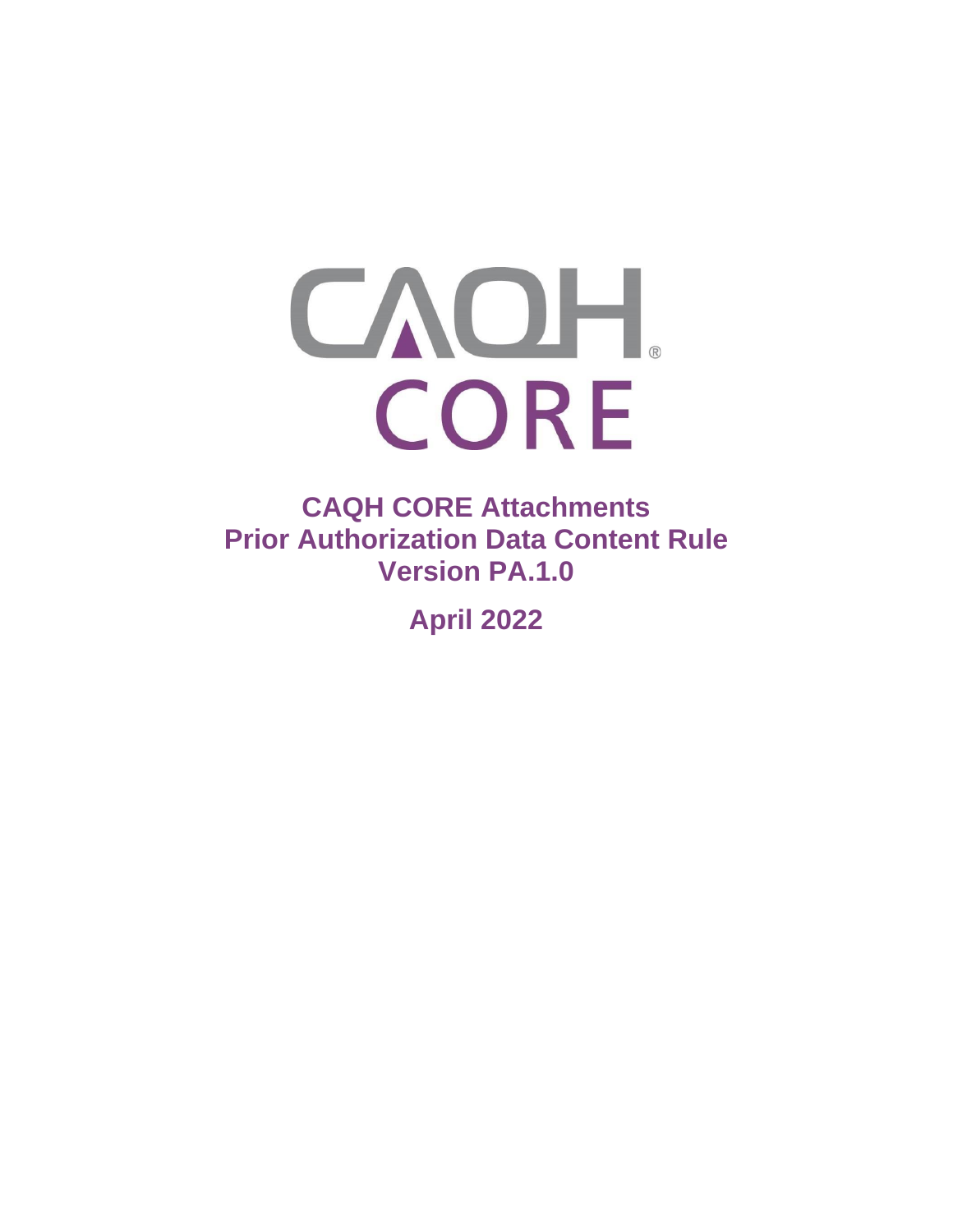| Revision History for CAQH CORE Attachments Prior Authorization Data Content Rule |       |                                                                                                                    |            |  |  |
|----------------------------------------------------------------------------------|-------|--------------------------------------------------------------------------------------------------------------------|------------|--|--|
| <b>Version Revision</b>                                                          |       | <b>Description</b>                                                                                                 | Date       |  |  |
| PA.1.0                                                                           | Major | CAQH CORE Attachments Prior Authorization Data Content<br>Rule balloted and approved via CAQH CORE Voting Process. | April 2022 |  |  |

## **Revision History for CAQH CORE Attachments Prior Authorization Data Content Rule**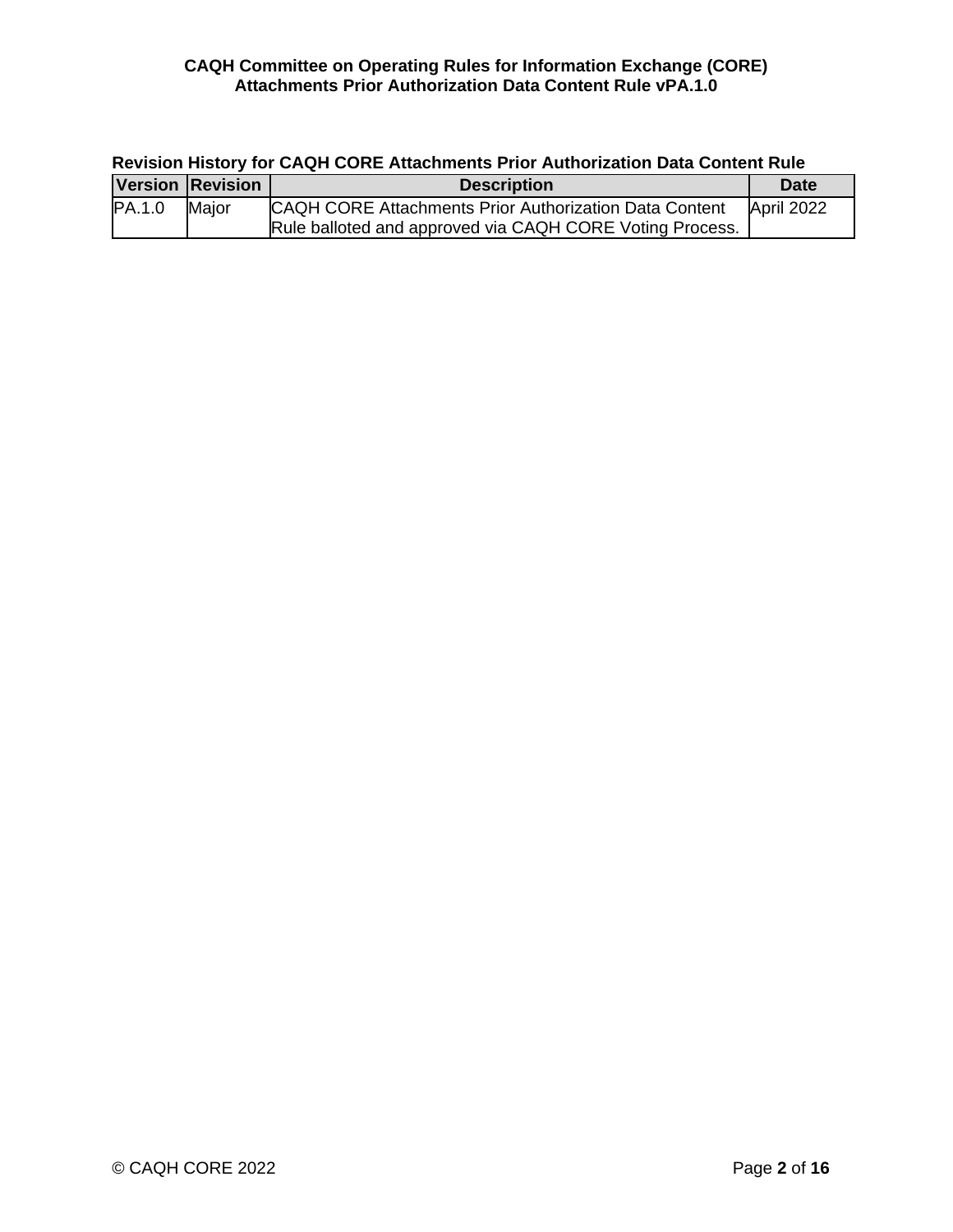# **Table of Contents**

| 2.2 Business Requirement Justification and Focus of the CAQH CORE Attachments Prior             |  |
|-------------------------------------------------------------------------------------------------|--|
|                                                                                                 |  |
|                                                                                                 |  |
|                                                                                                 |  |
|                                                                                                 |  |
|                                                                                                 |  |
|                                                                                                 |  |
| 3.5                                                                                             |  |
|                                                                                                 |  |
| 4 Data Content Rule Requirements for Attachments using the X12 275 Transaction 9                |  |
|                                                                                                 |  |
|                                                                                                 |  |
| 4.1.1.1 Common Reference Data Used to Reassociate a X12 275 and an X12 278 Request 9            |  |
|                                                                                                 |  |
| 5 Data Content Rule Requirements for Attachments using the Non-X12 Method  10                   |  |
|                                                                                                 |  |
| 5.1.1Use of CORE Connectivity Headers to Reassociate Additional Documentation using the Non-X12 |  |
|                                                                                                 |  |
| 5.1.1.1 Attachment Data Elements of Unsolicited Additional Documentation using the Non-X12      |  |
|                                                                                                 |  |
|                                                                                                 |  |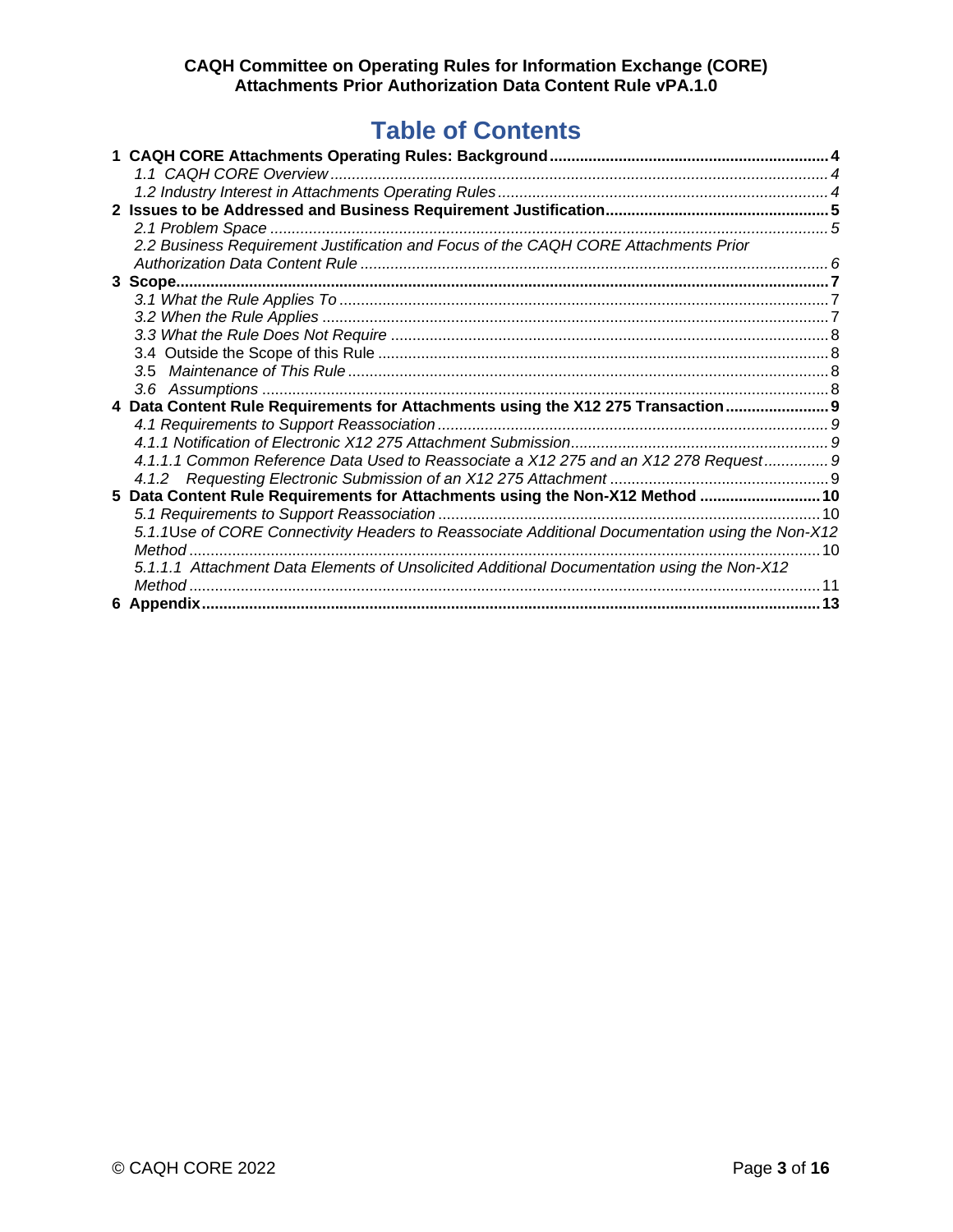## <span id="page-3-0"></span>**1 CAQH CORE Attachments Operating Rules: Background**

## *1.1 CAQH CORE Overview*

<span id="page-3-1"></span>CAQH CORE is an industry-wide facilitator committed to the creation, and adoption of healthcare operating rules that support standards, accelerate interoperability, and align administrative and clinical activities among providers, health plans, and patients. Guided by more than 100 participating organizations – including providers, health plans representing 75 percent of insured Americans, government entities, vendors, associations and standards development organizations – CAQH CORE Operating Rules drive a trusted, simple and sustainable healthcare information exchange that evolves and aligns with market needs. $1$ CAQH CORE Operating Rules are developed using a consensus-based approach among industry stakeholders, and are designed to facilitate interoperability, improve utilization of administrative transactions, enhance efficiency and lower the cost of information exchange in healthcare. To date, this cross-industry commitment has resulted in operating rules that address many pain points of healthcare business transactions including eligibility and benefits verification, claims and claims status, claim payment and remittance, health plan premium payment enrollment and disenrollment, prior authorization, and aspects of value-based healthcare such as patient attribution.

#### *1.2 Industry Interest in Attachments Operating Rules*

<span id="page-3-2"></span>Attachments refer to the exchange of patient-specific medical information or supplemental documentation to support an administrative healthcare transaction and are the bridge between clinical and administrative data. They provide health plans vital information for adjudication of a subset of claims, prior authorizations, referrals, post-adjudication appeals, audits and more. However, the attachments workflow is primarily manual and a source of significant administrative burden. According to the 2020 CAQH Index, only 22 percent of attachments are processed using a fully electronic method.<sup>2</sup> The Index also estimated that adoption of electronic attachment transactions could reduce healthcare industry per-transaction costs for exchange of attachments by over \$377 million annually, \$4.09 per transaction.<sup>3</sup>

Industry has waited for federal action on an attachments standard for many years. In 1996, HIPAA mandated the adoption of an electronic standard for attachments, along with many other administrative transactions. In most cases, the HIPAA-mandated standards have been federally adopted, and companion operating rules have been developed to support these transactions. The extended wait for a federal attachment standard has driven a sense of uncertainty, deterred vendor development of a standardized approach, and resulted in a range of standards and specifications to support the exchange of attachments.

<sup>1</sup> In 2012, CAQH CORE was designated by the Secretary of the Department of Health and Human Services (HHS) as the author for [federally mandated operating rules](https://www.cms.gov/Regulations-and-Guidance/Administrative-Simplification/Operating-Rules/OperatingRulesOverview) under Section 1104 of the Patient Protection and Affordable Care Act (ACA).

<sup>2</sup> [2020 CAQH Index,](https://www.caqh.org/sites/default/files/explorations/index/2020-caqh-index.pdf) CAQH.

<sup>&</sup>lt;sup>3</sup> Ibid.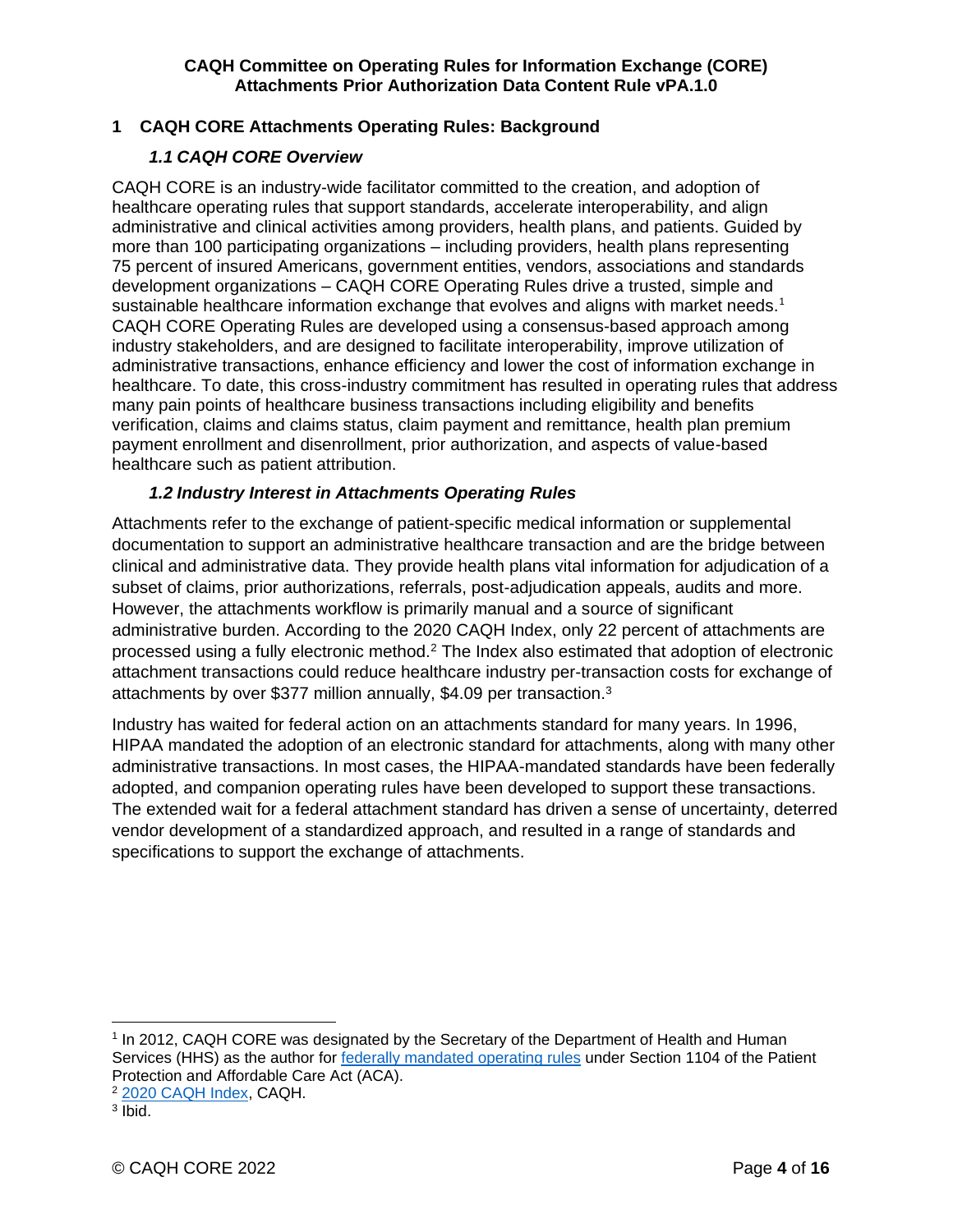Since 2012, CAQH CORE has maintained a focus on attachments, collaborating with industry to provide education and gather insights on industry opportunities via operating rule development input, national webinars, and surveys. In 2019, CAQH CORE published the [CAQH CORE](https://www.caqh.org/sites/default/files/core/core-attachments-environmental-scan-report.pdf?token=qLyOezlD)  [Report on Attachments: Bridge to a Fully Automated Future to Share Medical Documentation,](https://www.caqh.org/sites/default/files/core/core-attachments-environmental-scan-report.pdf?token=qLyOezlD) which examines the challenges associated with the exchange of medical information and supplemental documentation used for administrative transactions. The report identifies five areas to improve processes and accelerate the adoption of electronic attachments. These opportunity areas include:

- Workflows
- Data Variability
- Exchange Mechanisms
- Connectivity, Security and Infrastructure
- Resources

Building on the report findings, CAQH CORE launched a multi-stakeholder Attachments Advisory Group consisting of industry leaders representing health plans, providers, vendors, government entities and advisors. The group evaluated pain points caused by the exchange of additional documentation across use cases, prioritizing a list of opportunity areas for operating rule development to reduce administrative burden for the Prior Authorization and Claims Attachments Use Cases.

## <span id="page-4-0"></span>**2 Issues to be Addressed and Business Requirement Justification**

## <span id="page-4-1"></span>*2.1 Problem Space*

Attachments uniquely combine data from two disparate systems – clinical and administrative. Due to limited administrative and clinical system integration, and the lack of a federally mandated electronic transaction standard for attachments by the Department of Health and Human Services (HHS), health plans, providers and vendors have been hesitant to develop standardized approaches to automate the exchange of attachments. This has led to varied and incomplete electronic solutions and work arounds.

The 2018 CAQH CORE Attachments Environmental Scan revealed most attachments today are submitted manually, as paper forms and records sent through the mail or by fax, presenting an incredible administrative burden to both health plans and providers. A regional health plan participating in the CAQH CORE Attachments Environmental Scan indicated that it takes 792 labor hours, the equivalent of nearly 20 people working full-time, to process the attachments it receives by mail, fax and web portal in the course of one week.

In late 2019, CAQH CORE conducted an industry-wide survey to further inform the development of operating rules to support a more standardized workflow. Surveys were received from over 340 organizations across three stakeholder types: providers, health plans and vendors/clearinghouses. The results, which showed wide variability in how attachments are exchanged, highlighted the prevalence of mail and fax with nearly 60% of organizations using mail and fax to exchange prior authorization and claims attachments.<sup>4</sup>

Health plans and providers participating in CAQH CORE attachments research identified multiple pain points throughout the attachments workflow. For example, because payer requirements to support coverage decisions for a prior authorization or claim submission vary

<sup>4</sup> [CAQH CORE Attachments Survey Issue Brief.](https://www.caqh.org/sites/default/files/CAQH_CORE_Attachments_Survey_Issue_Brief.pdf)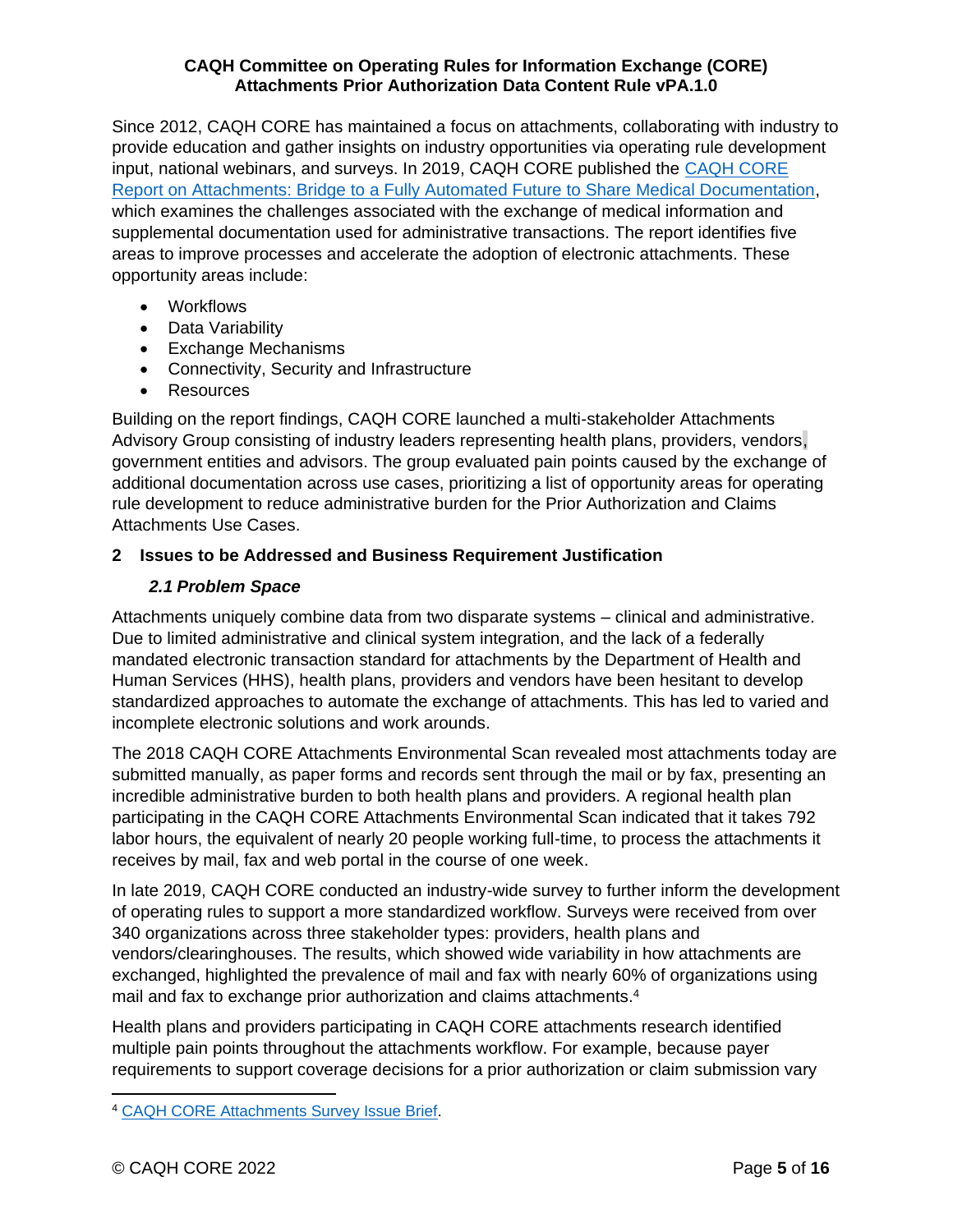and are often unclear, providers frequently send unsolicited attachments with too much, too little or incorrect information to health plans based on past experience with the provision of a specific service. Health plans must sort through the clinical information sent by the provider and identify what is required to complete the prior authorization or claim submission, and what is incorrect or missing from the submission. Once all the necessary clinical documentation is received from the provider, which may require multiple communications back and forth between providers and health plans, health plans must spend additional time linking the original submission with the relevant attachments. Throughout this process, providers are often not aware whether an attachment was received by the health plan, resulting in further unnecessary duplicate attachments sent to the health plan and manual follow up by providers who attempt to confirm if the additional documentation was received successfully, leading to patient care delays.

Clearly defined exchange standards, accurate data and supporting infrastructure requirements are needed to ensure attachments flow seamlessly through the healthcare system. During the development of the CAQH CORE Attachments Operating Rules, the following priorities rose to the top:

- Enhance attachments workflow process via electronic methods for identifying attachmentspecific data to support adjudication of a claim or prior authorization.
- Establish standard codes for providers to communicate when additional documentation is being sent to a health plan.
- Streamline attachment documentation requests and reassociation of attachments.
- Establish requirements for acknowledgements, data errors and response times by health plans when attachments are sent electronically.
- <span id="page-5-0"></span>• Develop data file format requirements for quality, readability and size efficiency.

## *2.2 Business Requirement Justification and Focus of the CAQH CORE Attachments Prior Authorization Data Content Rule*

The purpose of this operating rule is to identify and standardize the data used for exchanging attachments to support X12 00510X217 278 Prior Authorization Requests (hereafter referred to as the X12 v5010X217 278).

When attachments are not submitted in parallel with the original X12 v5010X217 278 Prior Authorization Request, the attachment and Request must be linked, or reassociated. This reflects one of the most significant problem areas in the attachments workflow. The requirements in this operating rule address these issues by reducing the unnecessary back and forth between providers and health plans, enable shorter adjudication timeframes and reduce staff resources spent on manual follow up.

The following requirements included in the rule address data content of attachments and additional documentation to support an X12 v5010X217 278 Prior Authorization Request:

- Streamline the reassociation and identification process with use of **Code EL** on the X12 v5010X217 278 Request and Response and **Common Reference Data** on the X12 v6020X316 275 attachment.
- Use of **Common CORE Connectivity Headers** and **Common CORE Data Elements** when sending additional documentation with the X12 275 transaction and using non-X12 payloads.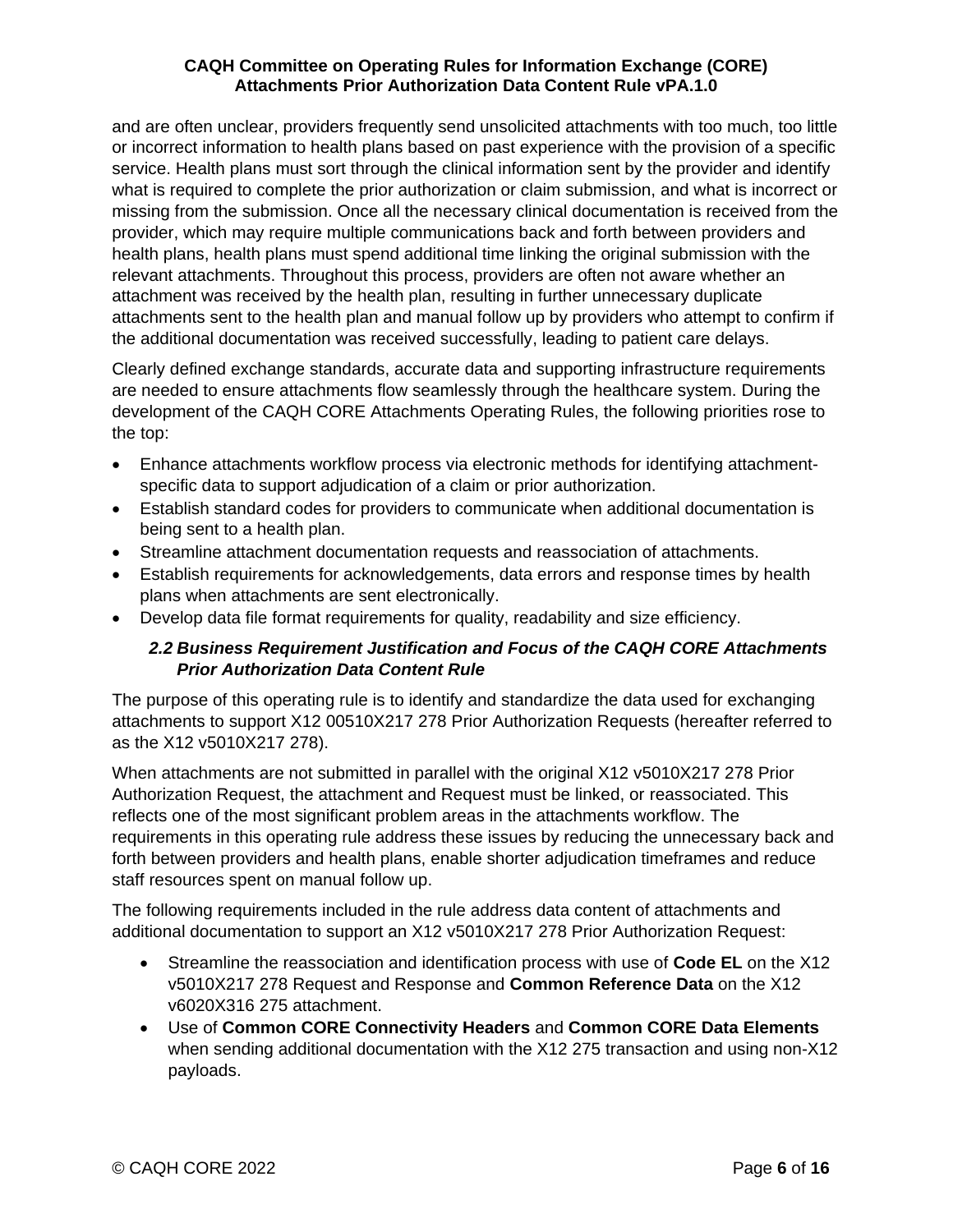Additionally, given attachments serve as the bridge between clinical and administrative data, CAQH CORE Attachments Subgroup participants decided to scope this operating rule for attachments sent using the X12 v6020X316 275 transaction and additional documentation sent without using the X12 v6020X316 275 transaction (i.e., using CORE Connectivity as the exchange method and any non-X12 payload including, HL7 FHIR Resources, HL7 C-CDA, .PDF, etc.) to support the convergence of clinical and administrative data as the healthcare industry continues to move towards a more interoperable ecosystem.

## <span id="page-6-1"></span><span id="page-6-0"></span>**3 Scope**

## *3.1 What the Rule Applies To*

This CAQH CORE Attachments Prior Authorization Data Content Rule applies to the exchange of patient-specific information or supplemental documentation sent to support prior authorizations sent via the X12 005010X217 278 Health Care Services Review – Request for Review and Response Technical Report Type 3 and associated errata (hereafter referenced as X12 v5010X217 278).

To support the efficient exchange of additional information or documentation to support a Prior Authorization Request sent in either Batch or Real Time Processing Mode, the rule also applies to the conduct of the following X12 transactions:

- X12 006020X290 999 Implementation Acknowledgement for Health Care Insurance Technical Report Type 3 (hereafter referred to as X12 v6020X290 999).
- X12 006020X257 824 Application Advice Technical Report Type 3 (hereafter referred to as X12 v6020X257 824).

In addition, the rule applies across the following electronic attachment submission methods:

#### **X12 Attachment Submission Method:**

• X12 006020X316 275 Additional Information to Support a Health Care Services Review Technical Report Type 3 (hereafter referred to as X12 v6020X316 275).<sup>5,6</sup>

#### **Electronic Non-X12 Additional Documentation Payload Format and Submission Methods:**

Other payload types (e.g., HL7 C-CDA, .pdf, .doc, etc.) exchanged using the most recent CAQH CORE Connectivity Rule (hereinafter "CAQH CORE Connectivity Rule").

#### *3.2 When the Rule Applies*

<span id="page-6-2"></span>This CAQH CORE Attachments Prior Authorization Data Content Rule applies when:

• A provider and its agent electronically send patient-specific information or supplemental documentation (solicited or unsolicited) to a health plan to support an X12 v5010X217 278 Prior Authorization Request.

And

• A health plan and its agent electronically process patient-specific information or supplemental documentation and respond to a provider to support an X12 v5010X217 278 Prior Authorization Response.

<sup>5</sup> Given the X12 attachment standards have not been mandated under HIPAA, health plans, providers and vendors and their agents are not federally required to support the X12 6020X315 275 transaction. <sup>6</sup> Stakeholders and their agents may choose to implement higher versions of the X12 X316 275 transaction but must also continue to support X12 v6020X316 275 in accordance with this rule.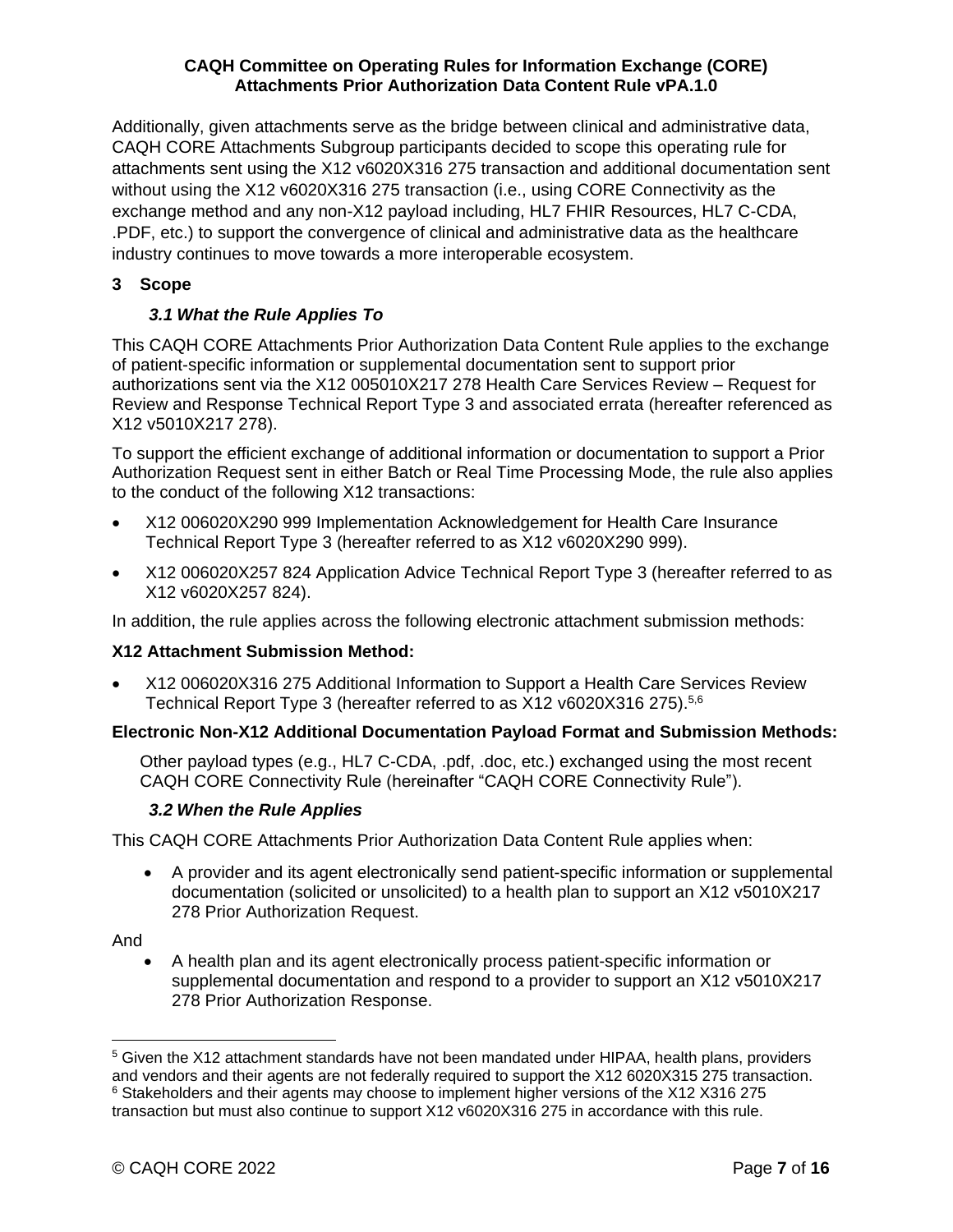#### *3.3 What the Rule Does Not Require*

<span id="page-7-0"></span>While the rule requirements address the optional use of non-X12 additional documentation submission format methods, the rule does not require any entity or its agent to:

• Exchange documentation using an electronic, non-X12 additional documentation submission format method (e.g., HL7 C-CDA, .pdf, .doc, etc.) exchanged via CORE Connectivity.

#### *3.4 Outside the Scope of This Rule*

Attachments sent to support retail pharmacy benefit electronic prior authorizations are out of scope for this rule, i.e., pharmacist- and/or prescriber-initiated prior authorization for drugs, biologics and other treatments covered under a pharmacy benefit.<sup>7</sup>

#### <span id="page-7-1"></span>*3.5 Maintenance of This Rule*

Any substantive updates to change rule requirements will be made in alignment with CAQH CORE processes for updating versions of the operating rules, as determined by industry need, or CAQH CORE Participants.

#### <span id="page-7-2"></span>*3.6 Assumptions*

A goal of this rule is to adhere to the principles of electronic data interchange (EDI) in assuring that clinical information sent is accurately received and to facilitate correction of errors for electronically submitted additional documentation requests.

The following assumptions apply to this rule:

- A successful communication connection has been established.
- This rule is a component of the larger set of CAQH CORE Operating Rules; as such, all the CAQH CORE Guiding Principles apply to this rule and all other rules.
- This rule is not a comprehensive companion document addressing any content requirements of the X12 v5010X217 278, X12 v6020X316 275, X12 v6020X290 999, X12 v6020X257 824 or HL7 C-CDA.
- Compliance with all CAQH CORE Operating Rules is a minimum requirement; any HIPAA-covered entity is free to offer more than what is required in the rule.

<sup>&</sup>lt;sup>7</sup> [NCPDP is the Standards Setting Organization](https://standards.ncpdp.org/) responsible for standards for retail pharmacy.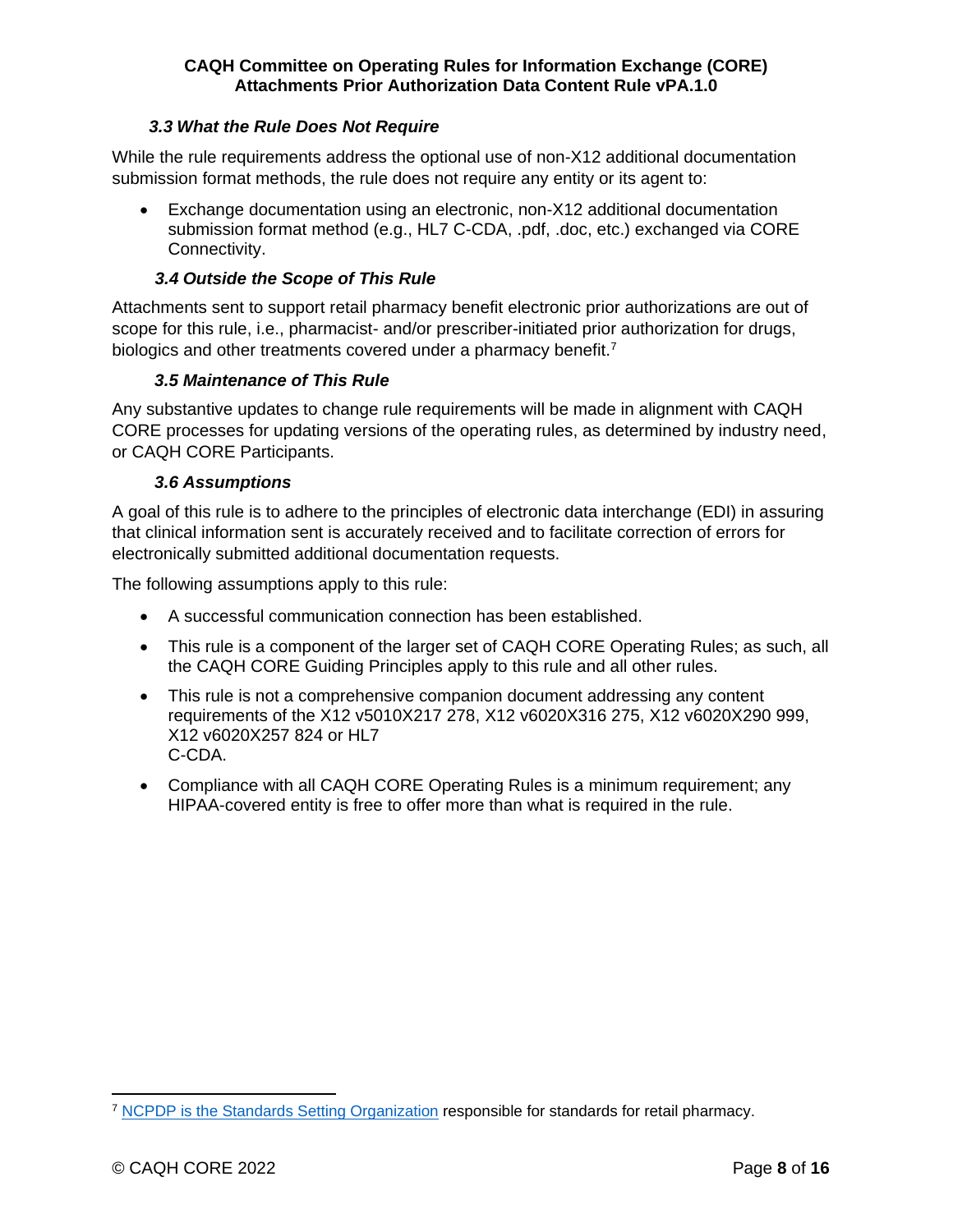## <span id="page-8-0"></span>**4 Data Content Rule Requirements for Attachments using the X12 275 Transaction**

The rule requirements in this section apply only when an entity and their agent use the X12 attachment method listed in §3.1.

#### *4.1 Requirements to Support Reassociation*

<span id="page-8-1"></span>There are two submission methods a provider can use to deliver an attachment that are addressed in this rule<sup>8</sup>:

- 1. Using the X12 v6020X316 275 transaction to provide additional documentation.
- 2. Using CORE Connectivity<sup>9</sup> as the payload exchange method without an  $X12$  payload format.

The following requirements address the X12 submission method for the reassociation of solicited and unsolicited attachments sent to support an X12 v5010X217 278 Request.

## *4.1.1 Notification of Electronic X12 275 Attachment Submission<sup>10</sup>*

<span id="page-8-2"></span>When a HIPAA-covered provider and its agent send an unsolicited X12 v6020X316 275 in support of an X12 v5010X217 278, PWK02 Code EL in Loop 2000E/Loop 2000F in the X12 v5010X217 278 Request must be used to notify a HIPAA-covered health plan and its agent that additional documentation is being transmitted electronically using the Binary Data Segment (BDS) in X12 v6020X316 275. 11,12

## *4.1.1.1 Common Reference Data Used to Reassociate an X12 275 and an X12 278 Request*

<span id="page-8-3"></span>When a provider sends an X12 v6020X316 275 to support an X12 v5010X217 278 Prior Authorization Request, CAQH CORE recommends the use of the following common reference data to be included in the X12 v6020X316 275 and its associated payload for patient identification and reassociation purposes.

This list of recommendations is not intended to be either exhaustive or prohibitive. The terms included in the list below are defined in Appendix §6.1: X12 TR3 Data Element and Common Reference Data Mapping.

<sup>&</sup>lt;sup>8</sup> Given the X12 attachments standards have not been mandated under HIPAA, providers and their agents are not federally required to send additional documentation via the X12 v6020X316 275 attachment transaction; however, if a provider and its agent send an X12 v6020X316 275 attachment to a health plan and its agent, the health plan and its agent should follow the reassociation requirements for the X12 v5010X217 278 and X12 v6020X316 275 specified in this rule.

<sup>&</sup>lt;sup>9</sup> CORE Connectivity specifies requirements for the exchange of messages using SOAP and REST. Additionally, CORE Connectivity is payload agnostic, meaning the SOAP and REST Services are not aware of the content being transmitted.

<sup>&</sup>lt;sup>10</sup> This rule does not require providers and their agent to send an unsolicited X12 v6020X316 275 attachment in support of a Prior Authorization Request. However, if an unsolicited X12 v6020X316 275 attachment is sent by a provider or its agent, the rule requirement must be followed.

<sup>&</sup>lt;sup>11</sup> While this requirement does not prohibit providers and their agents from using alternative methods to submit the unsolicited additional documentation (e.g., FHIR, DIRECT messaging, web portals, etc.), it specifies the use of PWK02 Code EL if the additional documentation is sent via an X12 v6020X316 275 transaction.

 $12$  PWK values may be used for other scenarios as defined in specific companion guides and agreed upon by trading partners.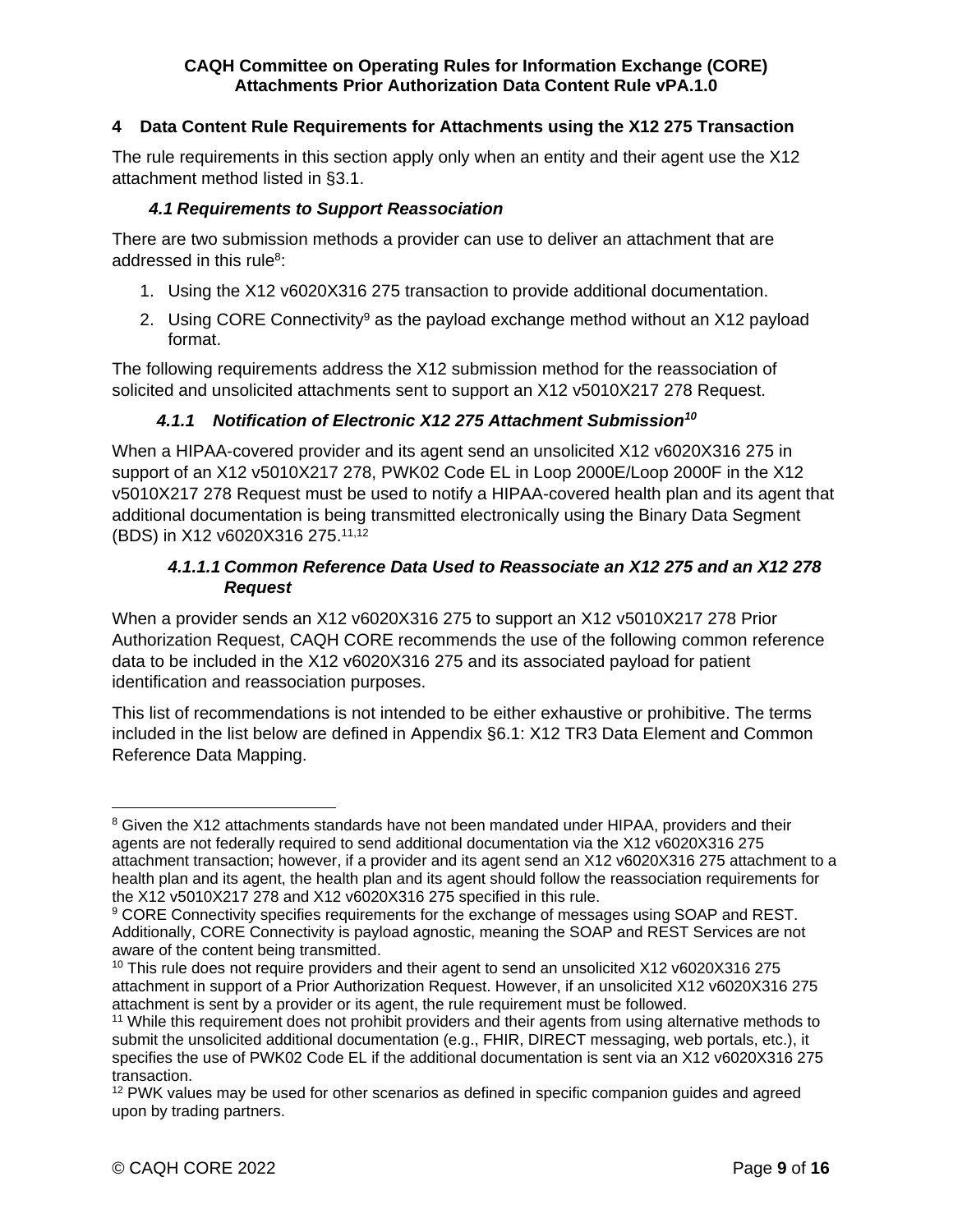- ACN
- Case reference #/Case ID #
- Date of Birth (DOB)
- Date of Service (DOS)
- Internal Medical Facility #
- Member ID
- Member Name
- Prior Authorization Tracking #

## *4.1.2 Requesting Electronic Submission of an X12 275 Attachment*

A HIPAA-covered health plan and its agent must use PWK02 Code EL in Loop 2000E/Loop 2000F in a pended X12 v5010X217 278 Response to request the electronic submission of additional documentation supporting medical necessity in the X12 v6020X316 275.

## <span id="page-9-0"></span>**5 Data Content Rule Requirements for Attachments using the Non-X12 Method**

The rule requirements in this section apply only when an entity and their agent use CORE Connectivity without an X12 payload format, such as those listed in §3.1 to exchange an electronic attachment.

#### *5.1 Requirements to Support Reassociation*

There are two submission methods a provider can use to deliver an attachment that are addressed in this rule:

- 1. Using the X12 v6020X316 275 transaction to provide additional documentation.
- 2. Using CORE Connectivity<sup>13</sup> as the payload exchange method without an  $X12$  payload format.

The following requirements address non-X12 submission method for the reassociation of solicited and unsolicited attachments sent to support an X12 v5010X217 278 Prior Authorization Request.

## <span id="page-9-1"></span>*5.1.1 Use of CORE Connectivity Headers to Reassociate Additional Documentation using the Non-X12 Method*

Reassociation of additional documentation sent via a non-X12 format for the original X12 v5010X217 278 Prior Authorization Request varies greatly depending on the submission mode of the additional documentation method. The CAQH CORE Connectivity Rule includes requirements for the exchange of messages using SOAP and REST that is payload agnostic, meaning the SOAP and REST services are not aware of the content. HIPAA-covered providers and their agents using the most recent version of CORE Connectivity to transmit a non-X12 payload must follow the appropriate header requirements to notify health plans and their agents that additional documentation is being transmitted electronically.

<sup>&</sup>lt;sup>13</sup> CORE Connectivity specifies requirements for the exchange of messages using SOAP and REST. Additionally, CORE Connectivity is payload agnostic, meaning the SOAP and REST Services are not aware of the content being transmitted.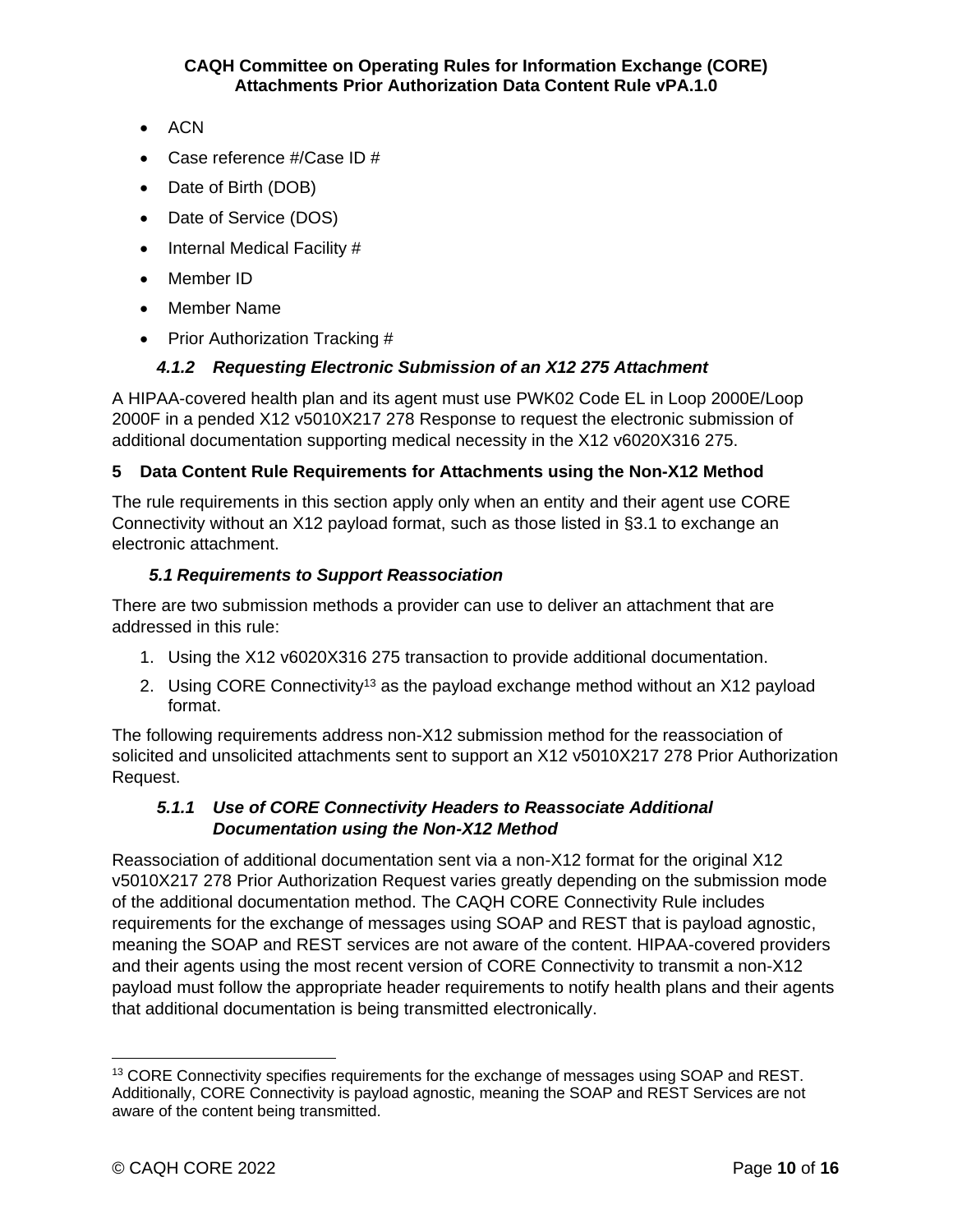In the unsolicited non-X12 scenario using CORE Connectivity as the submission method, a provider and its agent can indicate using SOAP or REST headers that an attachment was sent and specify the attachment body type (e.g., .pdf or HL7 C-CDA, etc.).

When sending a non-X12 unsolicited attachment using CORE SOAP Connectivity Requirements §4.4.3 *<SDO>\_<PayloadType>\_<Version>\_<Sub-version>* the provider and its agent may identify the <PayloadType> from the following list:

- HL7 C-CDA
- .pdf
- .doc
- .docx
- .txt
- .jpg
- Additional formats are acceptable

When sending a non-X12 unsolicited attachment using CORE REST Connectivity Requirements §5.3.2 Specifications for REST API URI Path Endpoints for Payload Types the provider and its agent may identify the REST API URI Path Endpoint from the following list:

- HL7 C-CDA
- .pdf
- .doc
- .docx
- .txt
- .jpg
- Additional formats are acceptable

<span id="page-10-0"></span>As the industry continues to evolve, this rule may be updated to include requirements for additional non-X12 submission methods and attachment types.

#### *5.1.1.1 Attachment Data Elements of Unsolicited Additional Documentation using the Non-X12 Method*

For health plans to effectively match attachment payloads (e.g., HL7 C-CDA, .pdf, .doc, etc.) to the correct administrative transaction the need for a uniform identifier data set is required to facilitate reassociation.

*Table 1. Attachment Data Elements* identifies the data elements necessary for successful reassociation of the non-X12 attachment payload and the X12 v5010X217 278 Prior Authorization Request. A provider and its agent must include all available Attachment Data Elements as part of the attachment payload when sending additional information to facilitate reassociation to a prior authorization transaction. Available data elements can be included in some fashion (e.g., a separate document along with the payload or included in the payload document itself) as part of the attachment payload.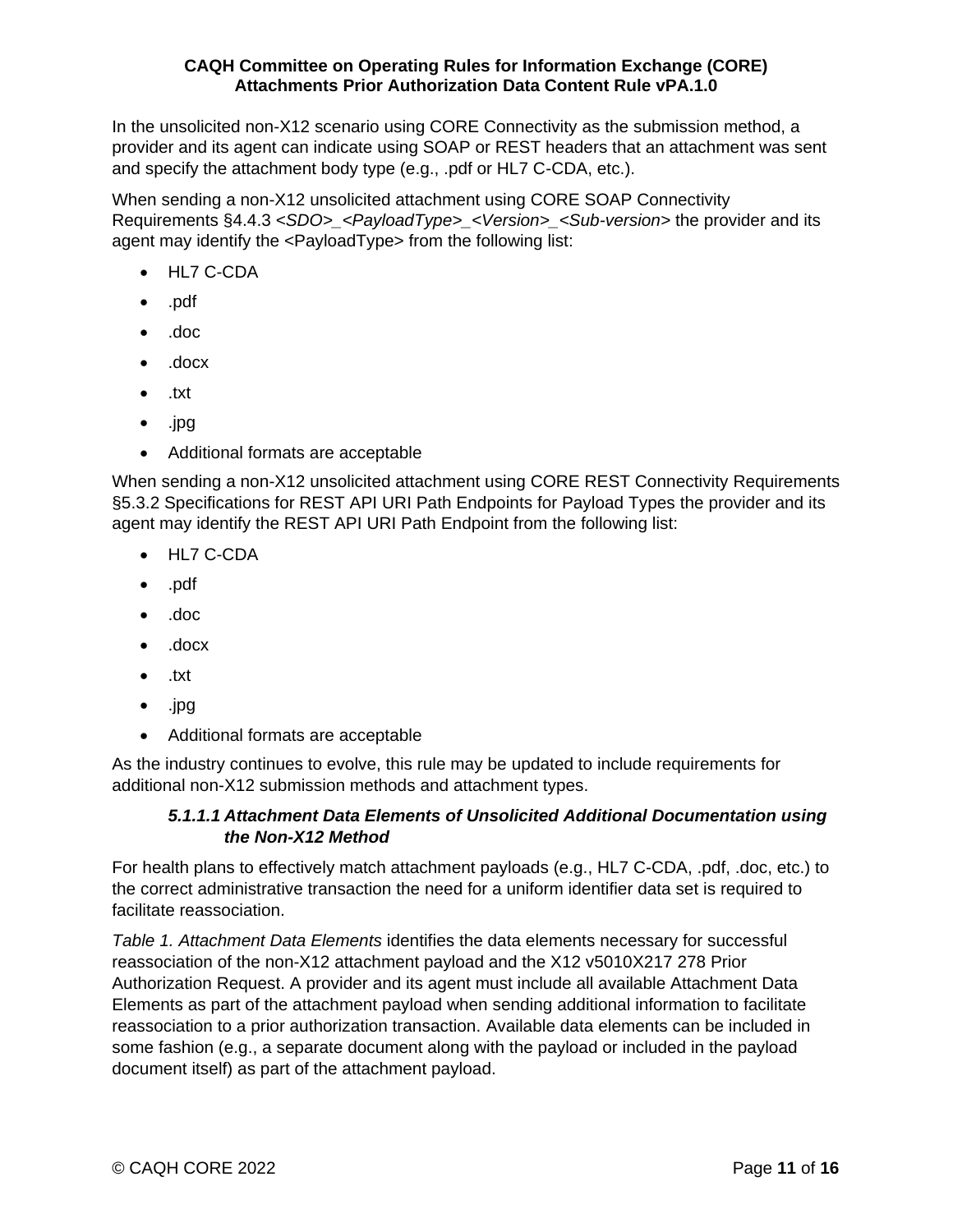This rule does not prohibit a provider and its agent and a health plan and its agent from mutually agreeing to exchange more data in addition to the required minimum data needed for reassociation.

**NOTE**: Data elements included in Table 1 are only required if available to the provider at time of submission of the attachment. The provider should return as many elements as possible to ensure reassociation with the prior authorization.

| Table 1. Attachment Data Elements for Reassociation using Non-X12 Attachment Methods |  |
|--------------------------------------------------------------------------------------|--|
|--------------------------------------------------------------------------------------|--|

| $\#$             | <b>Element</b>        | <b>CAQH CORE Element Definition</b>                                                                                                                                                                                                                                                                                                                                                                                                                                                                                                                                                                                                                                                                                                                                        |  |  |
|------------------|-----------------------|----------------------------------------------------------------------------------------------------------------------------------------------------------------------------------------------------------------------------------------------------------------------------------------------------------------------------------------------------------------------------------------------------------------------------------------------------------------------------------------------------------------------------------------------------------------------------------------------------------------------------------------------------------------------------------------------------------------------------------------------------------------------------|--|--|
| 1                | Auth#                 | An <i>authorization ID</i> is a character string that is associated with a process that is<br>checked to determine the authority to perform a specified operation.<br>NOTE: Authorization ID concept/wording is not used in the X12 v5010X217 278<br>TR3.                                                                                                                                                                                                                                                                                                                                                                                                                                                                                                                  |  |  |
| $\boldsymbol{2}$ | Date of Birth (DOB)   | Date of Birth                                                                                                                                                                                                                                                                                                                                                                                                                                                                                                                                                                                                                                                                                                                                                              |  |  |
| 3                | Date of Service (DOS) | The date of service is the specific date at which a patient has been given medical<br>treatment. It is recorded for billing purposes and as an item in a patient's medical<br>record.                                                                                                                                                                                                                                                                                                                                                                                                                                                                                                                                                                                      |  |  |
| 4                | <b>Member ID</b>      | Identifier assigned to the patient by the health plan. Health plans may assign<br>a unique identifier to all individuals covered by the contract<br>$\bullet$<br>or<br>a high-level identifier to the contract subscriber which is used to identify the<br>$\bullet$<br>dependent by adding a suffix<br>There is no adopted standard to identify patients.<br>A common practice is for each provider and plan to use different identifiers for the<br>same individual.                                                                                                                                                                                                                                                                                                     |  |  |
| 5                | <b>NPI</b>            | The National Provider Identifier (NPI) is a Health Insurance Portability and<br>Accountability Act (HIPAA) Administrative Simplification Standard. The NPI is a<br>unique identifier for HIPAA-covered health care providers. HIPAA-covered health<br>care providers and all health plans and health care clearinghouses must use the<br>NPIs in the administrative and financial transactions adopted under HIPAA. The NPI<br>is a 10-position, intelligence-free numeric identifier (10-digit number). This means<br>that the numbers do not carry other information about healthcare providers, such as<br>the state in which they live or their medical specialty. The NPI must be used in lieu<br>of legacy provider identifiers in the HIPAA standards transactions. |  |  |
| 6                | <b>Patient ID</b>     | The glossary of the accreditation manual defines a patient identifier as<br>"Information directly associated with an individual that reliably identifies the<br>individual as the person for whom the service or treatment is intended."14                                                                                                                                                                                                                                                                                                                                                                                                                                                                                                                                 |  |  |
| $\overline{7}$   | <b>Patient Name</b>   | Patient name includes a set of words by which a person is known, i.e. First, Middle,<br>and Last or Family Name. A legal name identifies a person for administrative and<br>other official purposes, like insurance payments. It is generally the name that<br>appears on a person's birth certificate but may change over time, as individuals<br>adopt nicknames.<br>Last name/surname: Generational titles such as Jr, Sr, III are considered part of the<br>last name, and should be included in this field.                                                                                                                                                                                                                                                           |  |  |

<sup>&</sup>lt;sup>14</sup> [The Joint Commission.](https://www.jointcommission.org/standards/standard-faqs/home-care/national-patient-safety-goals-npsg/000001545/)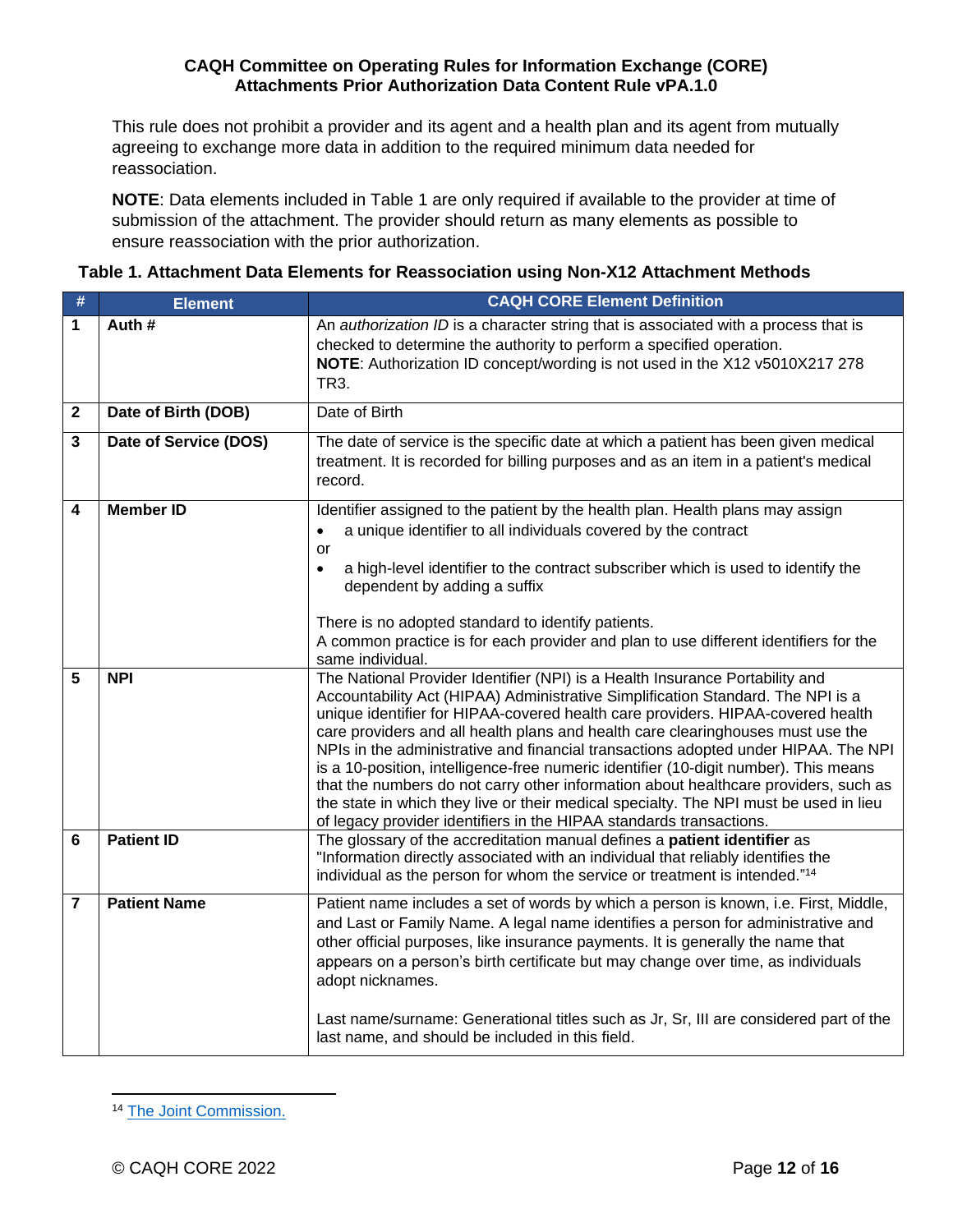| #  | <b>Element</b>                                              | <b>CAQH CORE Element Definition</b>                                                                                                                                                                                                                                                                                                                                                                                                                                                                                                                                                                                                                                                                                                                                         |  |
|----|-------------------------------------------------------------|-----------------------------------------------------------------------------------------------------------------------------------------------------------------------------------------------------------------------------------------------------------------------------------------------------------------------------------------------------------------------------------------------------------------------------------------------------------------------------------------------------------------------------------------------------------------------------------------------------------------------------------------------------------------------------------------------------------------------------------------------------------------------------|--|
| 8  | <b>Prior Authorization</b><br>"Tracking"#                   | Sometimes health plans provide a set number of services that they will cover, or<br>they provide a certain time period during which they will cover services for a client.<br>They use prior authorization reference or tracking numbers that need to be<br>included in the claims submitted for those services.                                                                                                                                                                                                                                                                                                                                                                                                                                                            |  |
| 9  | <b>Procedure</b>                                            | A medical procedure is a course of action intended to achieve a result in the<br>delivery of healthcare. A medical procedure with the intention of determining,<br>measuring, or diagnosing a patient's condition or parameter is also called<br>a medical test.                                                                                                                                                                                                                                                                                                                                                                                                                                                                                                            |  |
| 10 | <b>Subscriber/Dependent</b><br><b>First &amp; Last Name</b> | The X12 ASC <sup>15</sup> standard describes subscriber and dependent as follows:<br>The subscriber is a person who can be uniquely identified to an information<br>source by a unique Member Identification Number (which may include a unique<br>suffix to the primary policy holder's identification number). The subscriber may<br>or may not be the patient.<br>The <i>dependent</i> is a person who cannot be uniquely identified to an information<br>source by a unique Member Identification Number but can be identified by an<br>information source when associated with a subscriber.<br>First and last names are generally the name that appears on a person's birth<br>$\bullet$<br>certificate but may change over time, and as individuals adopt nicknames. |  |
| 11 | <b>TIN</b>                                                  | The federal taxpayer identification number (TIN) that identifies<br>the physician/practice/supplier to whom payment is made for the line-item service.<br>This number may be an employer identification number (EIN) or social security<br>number (SSN).                                                                                                                                                                                                                                                                                                                                                                                                                                                                                                                    |  |

#### <span id="page-12-0"></span>**6** *Appendix*

The terms defined below were selected by CAQH CORE Participants as data elements that most commonly assist with patient identification and reassociation when used by a provider to send an X12 v6020X316 275 attachment to support an X12 v5010X217 278 Prior Authorization Request. The data elements are referenced in §4.1.1.1 of this rule.

This list is based on the X12 transaction implementation guides for the identified transactions used to address the provider/health plan exchange of additional documentation to support a Prior Authorization Request. It is informational only. Implementers should rely on the published X12 transaction specifications. The list is not intended to be either exhaustive or prohibitive.

 $15$   $X12$ , chartered by the American National Standards Institute, develops and maintains EDI standards which drive business processes globally.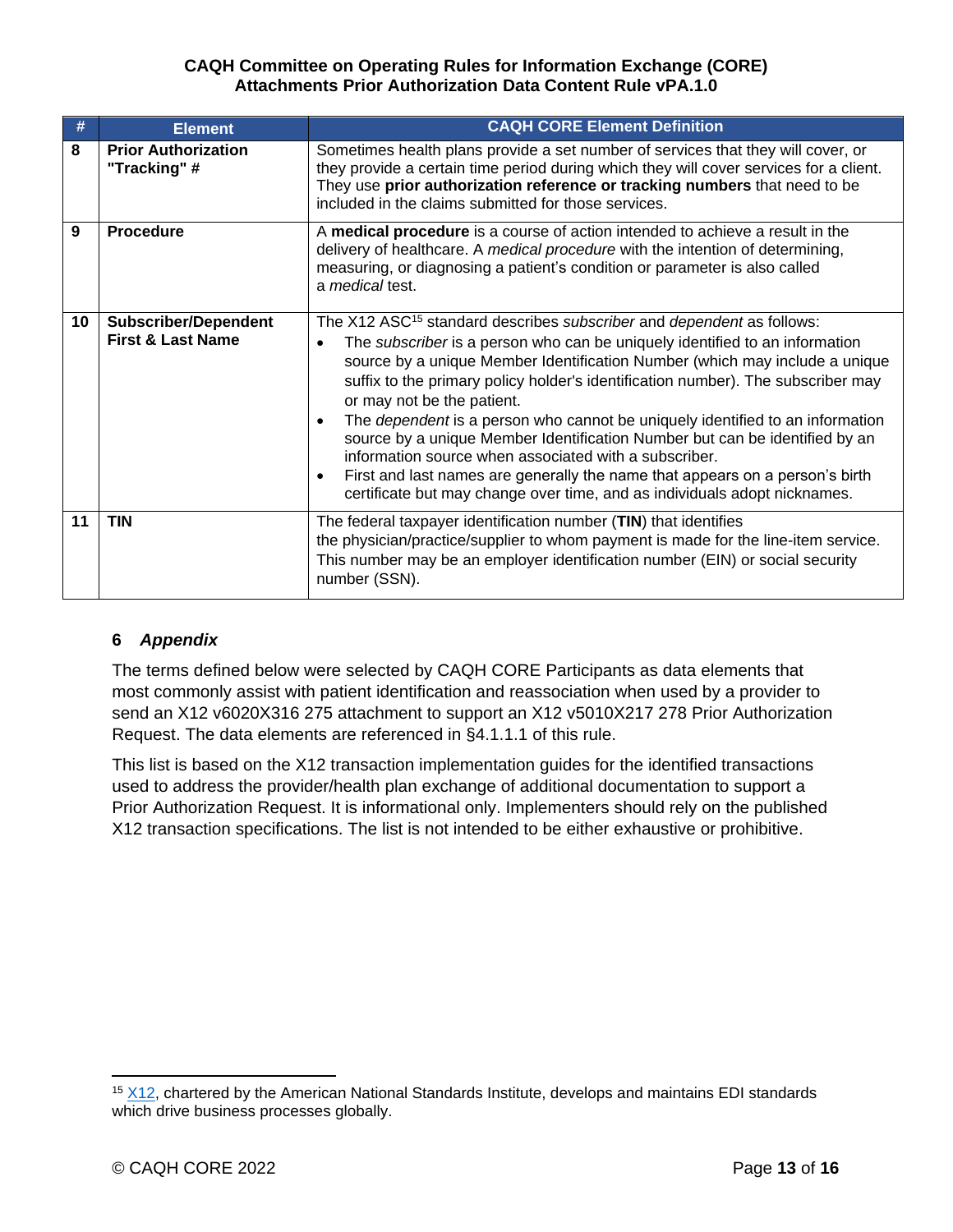#### *Table 6.1 X12 TR3 Data Element and Reference Identification Mapping*

| #                 | <b>Reference</b>                                                                                                                            | <b>Description</b>                                                                                                                                                    | X12 v5010217 278                                                                                                                                                                                                                                                                                                                                                                                                                                                                                                                                                                                                                                                                                                                                                                                                                                             | X12 v5010X217 278                                                                                                                                                                                                                                                                                                                                                                                                                                                                                                                                                                                                                                                                                                                                                                                       | X12 v6020X316 275                                                                                                                                                                                                                                             |
|-------------------|---------------------------------------------------------------------------------------------------------------------------------------------|-----------------------------------------------------------------------------------------------------------------------------------------------------------------------|--------------------------------------------------------------------------------------------------------------------------------------------------------------------------------------------------------------------------------------------------------------------------------------------------------------------------------------------------------------------------------------------------------------------------------------------------------------------------------------------------------------------------------------------------------------------------------------------------------------------------------------------------------------------------------------------------------------------------------------------------------------------------------------------------------------------------------------------------------------|---------------------------------------------------------------------------------------------------------------------------------------------------------------------------------------------------------------------------------------------------------------------------------------------------------------------------------------------------------------------------------------------------------------------------------------------------------------------------------------------------------------------------------------------------------------------------------------------------------------------------------------------------------------------------------------------------------------------------------------------------------------------------------------------------------|---------------------------------------------------------------------------------------------------------------------------------------------------------------------------------------------------------------------------------------------------------------|
|                   | <b>Metadata</b>                                                                                                                             |                                                                                                                                                                       | <b>Request</b>                                                                                                                                                                                                                                                                                                                                                                                                                                                                                                                                                                                                                                                                                                                                                                                                                                               | <b>Response</b>                                                                                                                                                                                                                                                                                                                                                                                                                                                                                                                                                                                                                                                                                                                                                                                         |                                                                                                                                                                                                                                                               |
| 1                 | ACN-<br><b>Attachment</b><br><b>Control</b><br><b>Number</b><br>Also known<br>as<br>Provider's<br>Attachment<br>Control<br>Trace<br>Number. | An alphanumeric<br>value used to<br>associate<br>documentation<br>exchanged<br>electronically<br>between trading<br>partners to a<br>specific transaction             | Loop 2000E Patient<br>Event/2000F Service Level<br>Segment PWK05 Identification<br>Code Qualifier AC Attachment<br><b>Control Number</b><br>Segment PWK06 Identification<br>Code - Designated<br>Implementation Name =<br>Attachment Control Number<br>• Data Element PWK06<br>Code AC Attachment<br>Control Number (Means of<br>associating electronic claim<br>with documentation<br>forwarded by other<br>means) - Identification<br>Code is an alphanumeric<br>data element in X12<br>base standard<br>• Required in Patient Event<br>Loop when provider has<br>additional documentation<br>associated with this health<br>care services review.<br>• Required in Service Level<br>Loop when provider has<br>additional documentation<br>associated with this health<br>care services review that<br>applies to the service(s)<br>requested in this loop | Loop 2000E Patient<br>Event/2000F Service Level<br>Segment PWK05 Identification<br>Code Qualifier AC Attachment<br><b>Control Number</b><br>Segment PWK06 Identification<br>Code - Designated<br>Implementation Name =<br><b>Attachment Control Number</b><br>• Data Element PWK06<br>Code AC Attachment<br>Control Number (Means of<br>associating electronic claim<br>with documentation<br>forwarded by other<br>means) - Identification<br>Code is an alphanumeric<br>data element in X12<br>base standard<br>• Required in Patient Event<br>Loop when the health plan<br>requests additional<br>patient information.<br>• Required in Service Level<br>Loop when the health plan<br>needs to request additional<br>information that applies to<br>the service(s) requested in<br>this Service loop | LOOP 2000A TRN<br>Segment Attachment<br><b>Control Number -required</b><br>use segment.<br>• Unsolicited 275<br>requires provider<br>PWK06 ACN from<br>278 PWK06 request.<br>• Solicited 275 requires<br>health plan PWK06<br>ACN from 278<br>PWK06 response. |
| $\mathbf{2}$<br>3 | Case<br><b>Reference</b><br>#/ $Case$ ID $#$<br>DOB (Date<br>of Birth)                                                                      | An identifier assigned<br>to link related<br>attachment requests<br>which may involve<br>single or multiple<br>patients and/or<br>providers.<br>Patient date of birth | Loop 2000E - UM Segment<br><b>Health Care Services Review</b><br><b>Information Patient Event</b><br>Level<br>• UM01 1525 Request<br>Category Code<br>• UM02 1322 Certification<br><b>Type Code</b><br>• UM03 1365 Service Type<br>Code<br>Loop 2010C DMG01/DMG02<br>Birth Date - use is Situational.<br>• Required when birth date is                                                                                                                                                                                                                                                                                                                                                                                                                                                                                                                       | Loop 2000E - UM Segment<br><b>Health Care Services Review</b><br><b>Information Patient Event</b><br>Level<br>• UM01 1525 Request<br>Category Code<br>• UM02 1322 Certification<br>Type Code<br>• UM03 1365 Service Type<br>Code<br>Loop 2010C DMG01/DMG02<br><b>Birth Date</b><br>• Required when used by the                                                                                                                                                                                                                                                                                                                                                                                                                                                                                          | Loop 2000A Service<br><b>Trace Number</b><br>(Required when<br>additional information<br>pertains to specific<br>services, etc. originally<br>referenced in 278 and<br>278 contains a Service<br>Trace Number in<br>associated Services<br>loop)<br>N/A       |
|                   |                                                                                                                                             |                                                                                                                                                                       | needed to identify<br>the patient.<br>• If not required, do not<br>send                                                                                                                                                                                                                                                                                                                                                                                                                                                                                                                                                                                                                                                                                                                                                                                      | health plan to determine<br>medical necessity.<br>• If not required, do not send                                                                                                                                                                                                                                                                                                                                                                                                                                                                                                                                                                                                                                                                                                                        |                                                                                                                                                                                                                                                               |
| 4                 | DOS (Date<br>of Service)                                                                                                                    | The date of service is<br>the specific time at<br>which a patient has<br>been given medical<br>treatment. It is                                                       | Loop 2000E Patient<br>Event DTP Event Date<br>• Required when the<br>proposed or actual date or<br>range of dates of this                                                                                                                                                                                                                                                                                                                                                                                                                                                                                                                                                                                                                                                                                                                                    | Loop 2000E Patient<br>Event DTP Event Date/Loop<br>2000F Service DTP Service<br>Date<br>• Required when the health                                                                                                                                                                                                                                                                                                                                                                                                                                                                                                                                                                                                                                                                                      | N/A                                                                                                                                                                                                                                                           |
|                   |                                                                                                                                             | recorded for billing                                                                                                                                                  | patient event are known                                                                                                                                                                                                                                                                                                                                                                                                                                                                                                                                                                                                                                                                                                                                                                                                                                      | plan authorizes service for                                                                                                                                                                                                                                                                                                                                                                                                                                                                                                                                                                                                                                                                                                                                                                             |                                                                                                                                                                                                                                                               |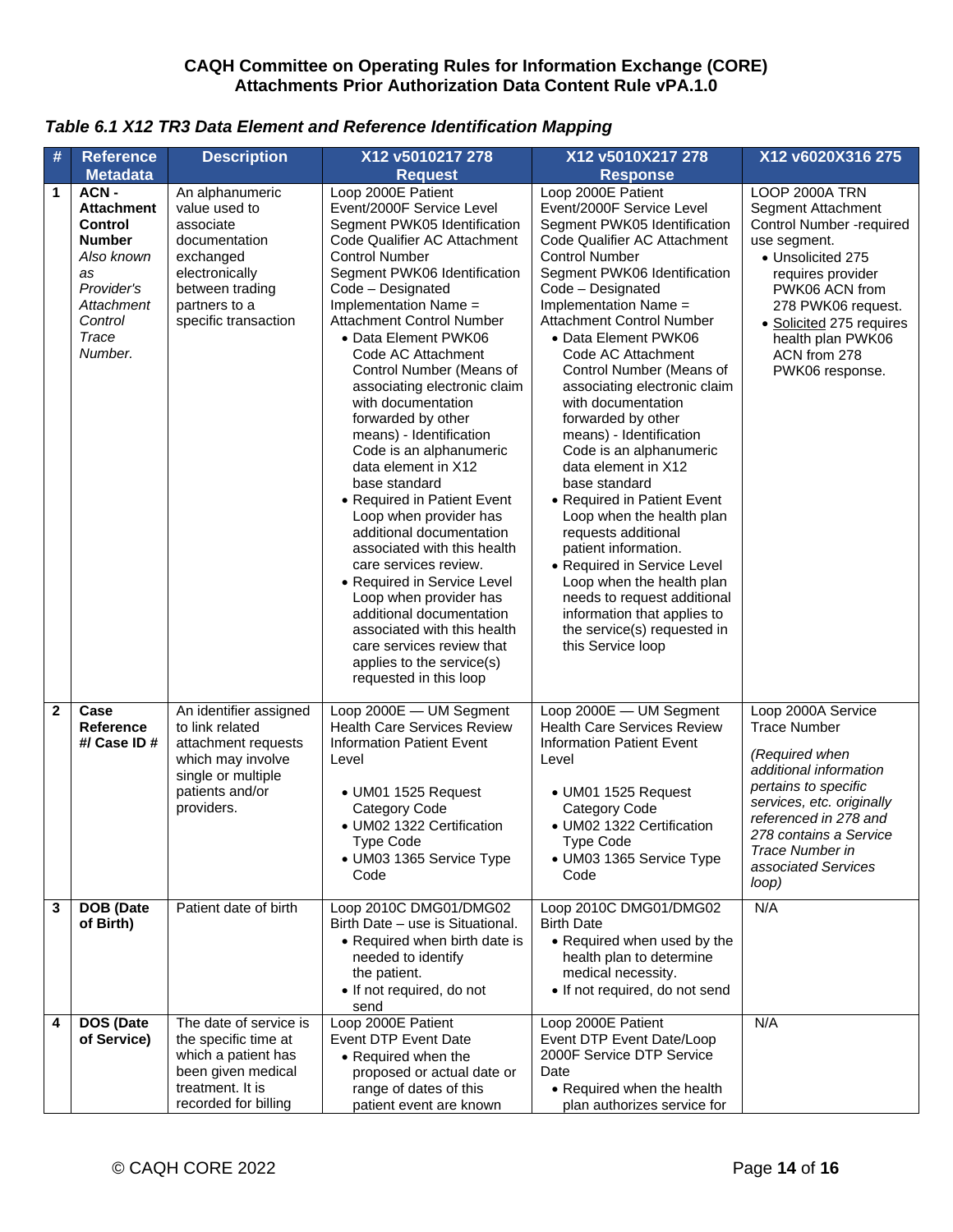|   | <b>Reference</b>                         | <b>Description</b>                                                                                                                                                                                                                                                                                                                                                                          | X12 v5010217 278                                                                                                                                                                                                                                                                                                        | X12 v5010X217 278                                                                                                                                                                                                                                                                                                          | X12 v6020X316 275                                                                                             |
|---|------------------------------------------|---------------------------------------------------------------------------------------------------------------------------------------------------------------------------------------------------------------------------------------------------------------------------------------------------------------------------------------------------------------------------------------------|-------------------------------------------------------------------------------------------------------------------------------------------------------------------------------------------------------------------------------------------------------------------------------------------------------------------------|----------------------------------------------------------------------------------------------------------------------------------------------------------------------------------------------------------------------------------------------------------------------------------------------------------------------------|---------------------------------------------------------------------------------------------------------------|
|   | <b>Metadata</b>                          |                                                                                                                                                                                                                                                                                                                                                                                             | <b>Request</b>                                                                                                                                                                                                                                                                                                          | <b>Response</b>                                                                                                                                                                                                                                                                                                            |                                                                                                               |
|   |                                          | purposes and as an<br>item in a patient's<br>medical record. It also<br>matters for insurance<br>purposes, since<br>health insurers base<br>their reimbursement<br>or payment on the<br>date of service, along<br>with other billing<br>factors.<br>Also known as Event<br>Date - meaning the<br>proposed or actual<br>date or range of dates<br>services will be<br>provided to a patient. | Loop 2000F Service<br><b>DTP Service Date</b><br>• Required when proposed<br>or actual date or range of<br>dates of service is different<br>from the Patient Event<br>Date                                                                                                                                              | a specific date or<br>date range.<br>· If not required, do not send                                                                                                                                                                                                                                                        |                                                                                                               |
| 5 | Internal<br><b>Medical</b><br>Facility # | A value identifying the<br>facility where services<br>were performed.                                                                                                                                                                                                                                                                                                                       | Loop 2000E - UM Segment<br><b>Health Care Services Review</b><br><b>Information Patient Event</b><br>Level<br>UM04 C023 Health Care<br>Service Location Information                                                                                                                                                     | Loop 2000E - UM Segment<br><b>Health Care Services Review</b><br><b>Information Patient Event</b><br>Level<br>UM04 C023 Health Care<br>Service Location Information                                                                                                                                                        | N/A                                                                                                           |
| 6 | <b>Member ID</b>                         | Identifier assigned to<br>the patient by the<br>health plan. Health<br>plans may assign<br>• a unique identifier<br>to all individuals<br>covered by<br>the contract.<br>or<br>$\bullet$ a high-<br>level identifier to<br>the contract<br>subscriber which                                                                                                                                 | Loop 2010C Subscriber/2010D<br>Dependent<br>NM1 Segment is Required<br>Segment and conveys name<br>and identification number<br>of the subscriber who may also<br>be the patient<br>NM108/NM109 Member<br>Identification Number in Loop<br>2010C; NM108/NM109<br>Member Identification Number<br>not used in Loop 2010D | Loop 2010C Subscriber/2010D<br>Dependent<br>NM108/NM109 Member<br><b>Identification Number in Loop</b><br>2010C; NM108/NM109<br><b>Member Identification Number</b><br>not used in Loop 2010D<br>• One subscriber Loop<br>2010C if the subscriber is<br>the patient.<br>• One subscriber Loop<br>2010C if the dependent is | Loop 1000C Patient<br>Name<br>(Required to identify the<br>patient as identified in the<br>corresponding 278) |